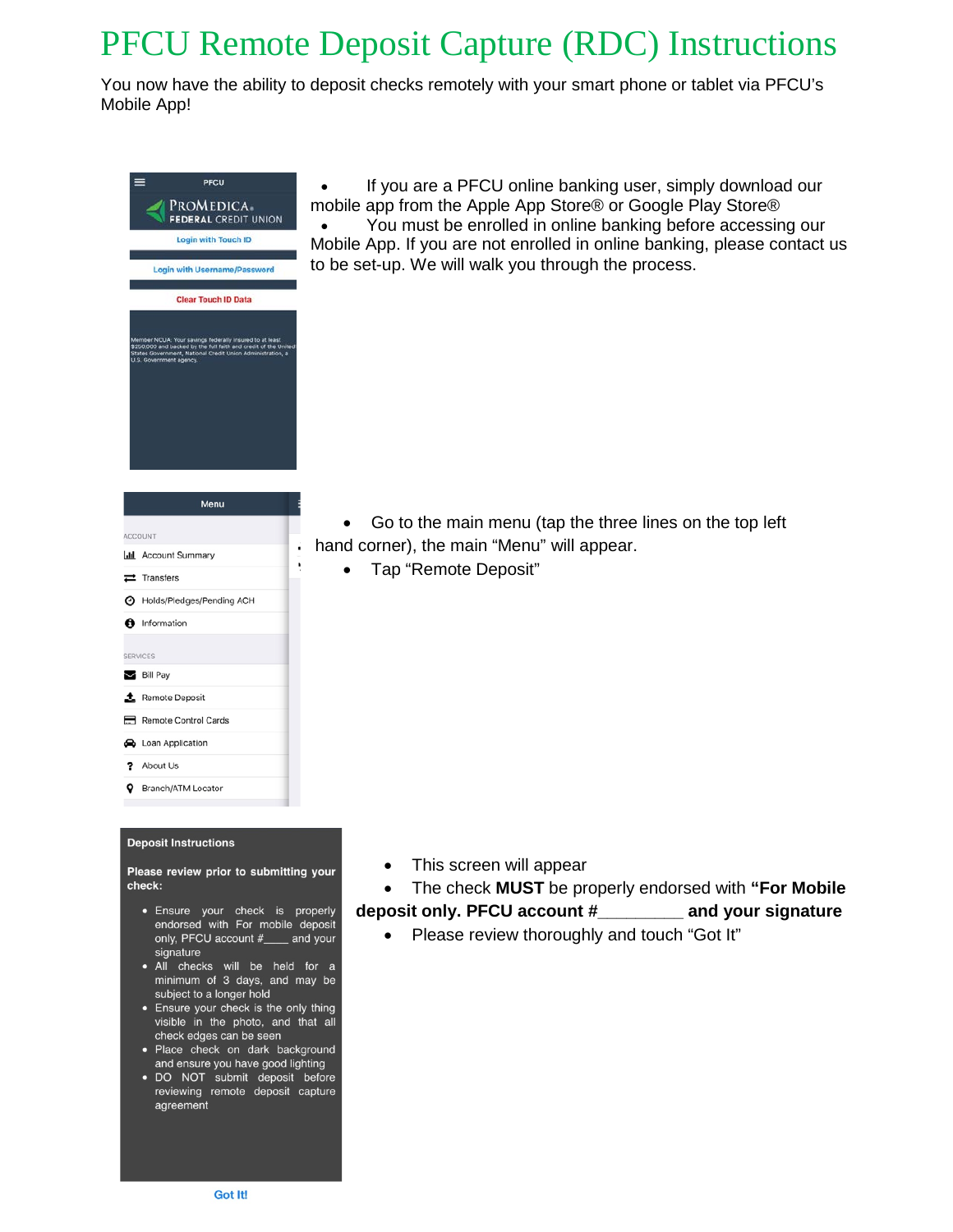| <b>く</b> Deposit Menu Deposit<br><b>Next</b> |          |      |  |
|----------------------------------------------|----------|------|--|
|                                              |          |      |  |
| 1 - REGULAR SHARE<br>Suffix<br>$\mathcal{P}$ |          |      |  |
| <b>Check Type</b>                            | Personal | >    |  |
| Amount<br>Enter an amount                    |          |      |  |
| <b>Check Front</b> Take Picture              |          |      |  |
|                                              |          | Done |  |
|                                              |          |      |  |
|                                              |          |      |  |
| Personal                                     |          |      |  |
| <b>Business</b>                              |          |      |  |

く Deposit Menu Deposit **Next** Suffix 1 - REGULAR SHARE  $\rightarrow$ **Check Type** Personal  $\rightarrow$ Amount Enter an amount **Check Front** Take Picture **Check Back** Take Picture

• Under Suffix, select which account you would like the check deposited into (If you have multiple checks, you must remote deposit

them individually)

- Select either Personal or Business check
- Enter the exact amount
- Touch "Take Picture" of Check Front

• **Note: We do not accept checks drawn on ProMedica Federal Credit Union**

1. Take a picture of the front of the check

2. Ensure your check is the only thing visible in the photo and that all check edges can be seen

- 3. Place check on a dark background ensuring you have good lighting
- 4. Place phone/camera in the "bird's eye" position over top of the check not at an angle.
	- 5. Take the check picture
	- 6. If satisfied with image, touch "Use", if not, touch "Retake"
	- 7. Touch "Take Picture" of Check Back
	- 8. Repeat steps 2-6
	- 9. Touch "Next"

| 1 - REGULAR SHARE<br>Suffix<br>$\mathcal{E}$<br>Personal<br><b>Check Type</b><br>$\mathcal{E}$<br>\$1.00<br>Amount<br><b>Check Front</b><br><b>Check Back</b> | $\zeta$ Deposit Menu Deposit |  | <b>Next</b> |
|---------------------------------------------------------------------------------------------------------------------------------------------------------------|------------------------------|--|-------------|
|                                                                                                                                                               |                              |  |             |
|                                                                                                                                                               |                              |  |             |
|                                                                                                                                                               |                              |  |             |
|                                                                                                                                                               |                              |  |             |
|                                                                                                                                                               |                              |  |             |
|                                                                                                                                                               |                              |  |             |
|                                                                                                                                                               |                              |  |             |
|                                                                                                                                                               |                              |  |             |

- Both front and back check images will appear
- Touch "Next"